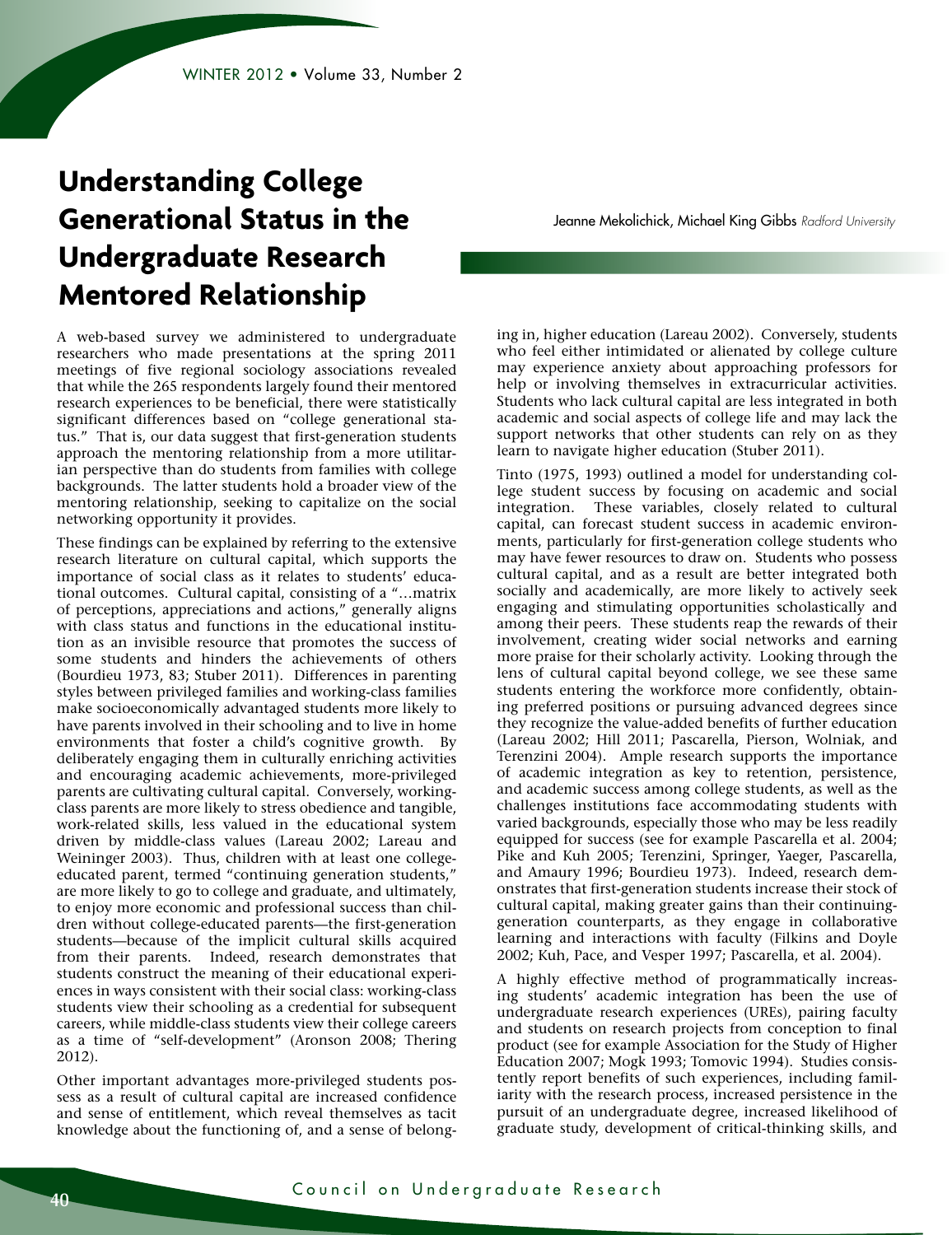



*Jeanne Mekolichick, Associate Professor at Radford University, and Research Associate Michael King Gibbs discuss their findings in the Center for Social and Cultural Research.*

the ability to communicate information effectively in formal settings (Bauer and Bennett 2003; Crawford, Suarez-Balcazar, Reich, Figert, and Nyden 1996; Hunter, Laursen, and Seymour 2007; Lopatto 2004, 2007; Seymour, Hunter, Laursen, and Deatoni 2004; Shellito, Shea, Weissman, Mueller-Solger, and Davis 2001). Moreover, the aptitudes developed during the mentored URE, such as the ability to work independently, increased self-confidence, greater understanding of ethics in research, and a tolerance for obstacles can continue to benefit students as they transition from protégé to employee or graduate student (Hunter et al. 2007; Ishiyama 2002; Lopatto 2004; Mabrouk and Peters 2000; Seymour et al. 2004). Also, and not surprisingly, the groups who find these relationships especially profitable are first-generation students (Ishiyama 2002). Indeed, evidence suggests that URE mentoring increases students' academic integration and cultural capital by introducing students to the implicit knowledge and skills necessary for academic success.

Yet very little is known about UREs and the associated mentoring relationships as they pertain specifically to college generational status. Apparently only two previous exploratory studies have examined the mentoring relationship in UREs according to college generational status (Ishiyama 2007; Mekolichick and Bellamy 2012). Both of these studies found differences in expectations and experiences based on whether or not students were first-generation college students, yet both provide only a narrow view of the relationship. Ishiyama's study focuses only on first- and secondyear students; Mekolichick and Bellamy separate college generational status from other variables, but rely on a very small sample. Using a larger sample of successful students who engaged in UREs, we sought to fill the void in the literature surrounding mentoring relationships and students from families with different levels of experience with college. Are there differences in student expectations of and experiences in the mentoring relationship in UREs among high achieving first-generation and continuing-generation college students?

## **Survey Methods**

Sampling. A web-based survey was developed using *Qualtrics*, an online survey software program, and modified appropriately before being sent to five regional sociology associations in the U.S.—the Southern Sociological Society, the Pacific Sociological Society, the Midwest Sociological Society, the Eastern Sociological Society, and the Southwest Sociological Association. The survey was administered at the end of each association's spring 2011 conference. Following the research protocol approved by our Institutional Review Board, each student presenter was contacted via email and invited to participate in the study. A link in the email took respondents to the survey in *Qualtrics* where they were presented with an informed consent statement and the survey instrument. The survey was available to each conference group for about three weeks after the initial email. Some organizations shared email contacts with us. For these, we sent two reminder emails during that time seeking participation—one roughly mid-way through the three weeks and a final reminder three days before the close of the survey. For organizations that maintained the contact list, we requested that they send out reminders in a similar pattern. However, to our knowledge most presenters at these meetings were only contacted once. Since we did not have direct access to the population, we cannot calculate a response rate. Our efforts yielded a sample of 265 respondents.

*Measurement instruments.* The survey instrument included items asking about the respondent's mentoring expectations and experiences and basic demographics. Respondents were presented with an adapted version of Ishiyama's (2007) Mentor Role Index assessing expectations for the mentor's role. The Mentor Role Index is composed of three dimensions. Each respondent was presented with the following prompt: "A mentor's role should be…." Then respondents were presented with the following nine items categorized into three indexes: (1) the Career Support Index, composed of the following items: "to help the student find internship opportunities," "to stand up for the student and work on his or her behalf," and "to give advice on careers and graduate schools;" (2) the Research/Academic Support Index, composed of the following items: "to provide the student with guidance in finding appropriate literature," "to provide the student with guidance on appropriate research techniques," and "to provide the student with guidance on selecting a research topic;" and (3) the Personal Consideration Index, composed of "to listen to the student's personal concerns," "to be a good listener," and "to be a friend." Items were measured on a three-point Likert scale ranging from "not important" (0) to "very important" (2).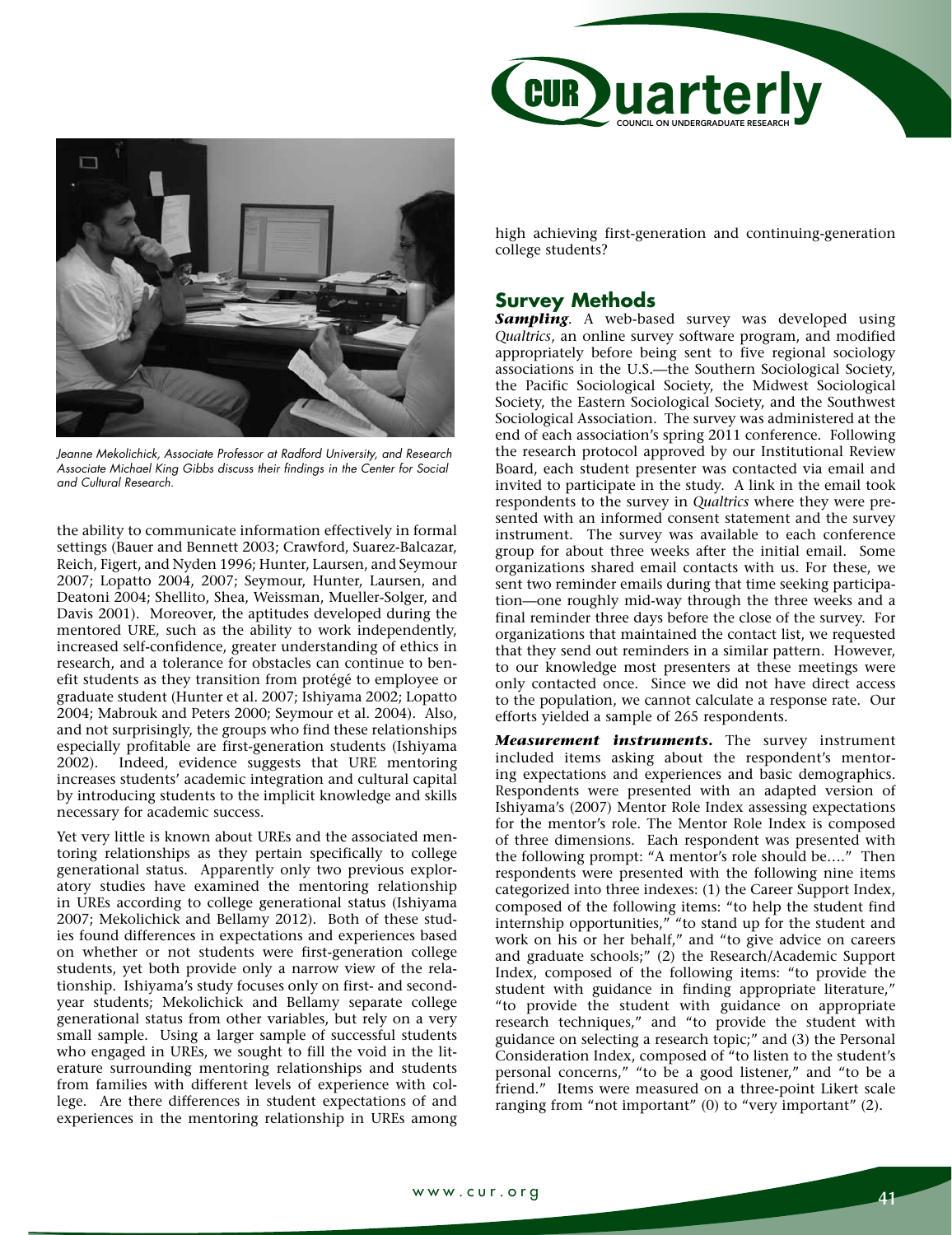Building on the themes identified in Ishiyama's (2007) interviews to assess expectations of a "good" mentor, we presented respondents with a drop-down box of the following six characteristics: "Expert in their field," "Accessible," "Friendly," "Communicative of goals and plans," "Personally concerned with student's welfare," and "Helpful with project," along with an open-ended category listed as "Other, please specify." Respondents were prompted to "rank the MOST important characteristic of a 'good' mentor to the LEAST important characteristic of a 'good' mentor."

To assess respondents' experiences, they were presented with the same list described above and asked to rank the most important (1) to the least important (6) benefits of their experiences with their mentor on the project that led to their presentation. As a second measure of the respondents' experiences, we asked them to rank the most important (1) to the least important (5) benefits of their experience from the following list: "enhancement of professional or academic credentials," "clarification of career path," "understanding the research process in my field," "developing a continuing relationship with a faculty mentor," "learning a topic in-depth," and "other, please specify." Finally, respondents were asked to complete the following statement: "My experience working on the project I presented at the 2011 [appropriate conference] Annual Meeting with my mentor…"

#### **Results**

Of the 265 respondents, 78 percent were white, 74 percent were women, and 62 percent were continuing-generation students with an average age of 23.7 years (sd =  $5.87$ ). The sample contained mostly juniors (14 percent) and seniors (83 percent). Not surprisingly, these are successful students, with a mean GPA of  $3.59$  (sd = .33). A majority of respondents (78 percent) were presenting their research at a conference outside of their home institution for the first time. Students largely reported their experiences as challenging but rewarding, saying the experiences allowed them to enhance their research skills while building a relationship with a mentor that may have lasting benefits. Many students also cited the experience as very influential in their decision to pursue an advanced degree in sociology.

*Expectations of mentoring.* Expectations were measured using an adapted version of Ishiyama's (2007) Mentor Role Index, described above. The theoretical range for the index is 0 to 27, with an actual range of 13 to 27, a mean of 22.65 and a standard deviation of 2.86. Independent samples t-tests indicate no significant differences in means by college-generational status (t  $(230) = 1.80$ , p > .05). Analyses conducted of the three sub-indexes revealed similar results; no significant differences exist between the groups. However, when we examined each item comprising the index individually, one difference appeared. As can be seen in Table 1, independent samples t-tests indicate that, compared to their counterparts,

|                                        | <b>First</b><br>Generation |      | Continuing |      |        |         |  |  |
|----------------------------------------|----------------------------|------|------------|------|--------|---------|--|--|
|                                        | x                          | sd   | sd<br>x    |      | df     | t       |  |  |
| <b>CAREER SUPPORT INDEX</b>            |                            |      |            |      |        |         |  |  |
| Give career & grad<br>school advice    | 2.79                       | .464 | 2.85       | .374 | 155.77 | 1.14    |  |  |
| Help find internships                  | 2.69                       | .533 | 2.68       | .466 | 237    | $-0.07$ |  |  |
| Stand up for student                   | 2.16                       | .634 | 2.37       | .661 | 193.62 | $2.53*$ |  |  |
| <b>RESEARCH/ACADEMIC SUPPORT INDEX</b> |                            |      |            |      |        |         |  |  |
| Help with research<br>techniques       | 2.81                       | .447 | 2.81       | .424 | 238    | .04     |  |  |
| Help finding litera-<br>ture           | 2.56                       | .581 | 2.62       | .527 | 239    | .82     |  |  |
| Help with research<br>topic            | 2.34                       | .690 | 7.47       | .605 | 238    | .89     |  |  |
| <b>PERSONAL CONSIDERATION</b>          |                            |      |            |      |        |         |  |  |
| Be a good listener                     | 2.67                       | .559 | 2.71       | .471 | 239    | .54     |  |  |
| Listen to personal<br>concerns         | 2.27                       | .716 | 2.38       | .682 | 238    | 1.22    |  |  |
| Be a friend                            | 2.00                       | .747 | 2.08       | .681 | 235    | .84     |  |  |
| $*_{p} < .05$                          |                            |      |            |      |        |         |  |  |

#### **Table 1. Group Differences for Mentor Role Index**

continuing-generation students emphasized the importance of mentors "standing up for the student and working on his

or her behalf" (t  $(193.62) = 2.53$ , p < .05).

Respondents were also asked to rank characteristics of a "good" mentor. Table 2 lists the characteristics from the highest to lowest overall ranking. Independent samples t-tests indicate a difference in emphasis for first-generation and continuing students. First-generation students ranked "expert in their field" higher than continuing students (t  $(231) = 2.88$ ,  $p < .01$ ). Continuing-generation students ranked being accessible as more important than their firstgeneration counterparts (t  $(231) = -2.08$ ,  $p < .05$ ). With regard to mentoring expectations, then, the data indicate a pattern of continuing-college students emphasizing the expectation of mentors as advocates and focusing on their accessibility, whereas first-generation students valued the expert status of their mentors, findings we feel are consistent with the existing literature.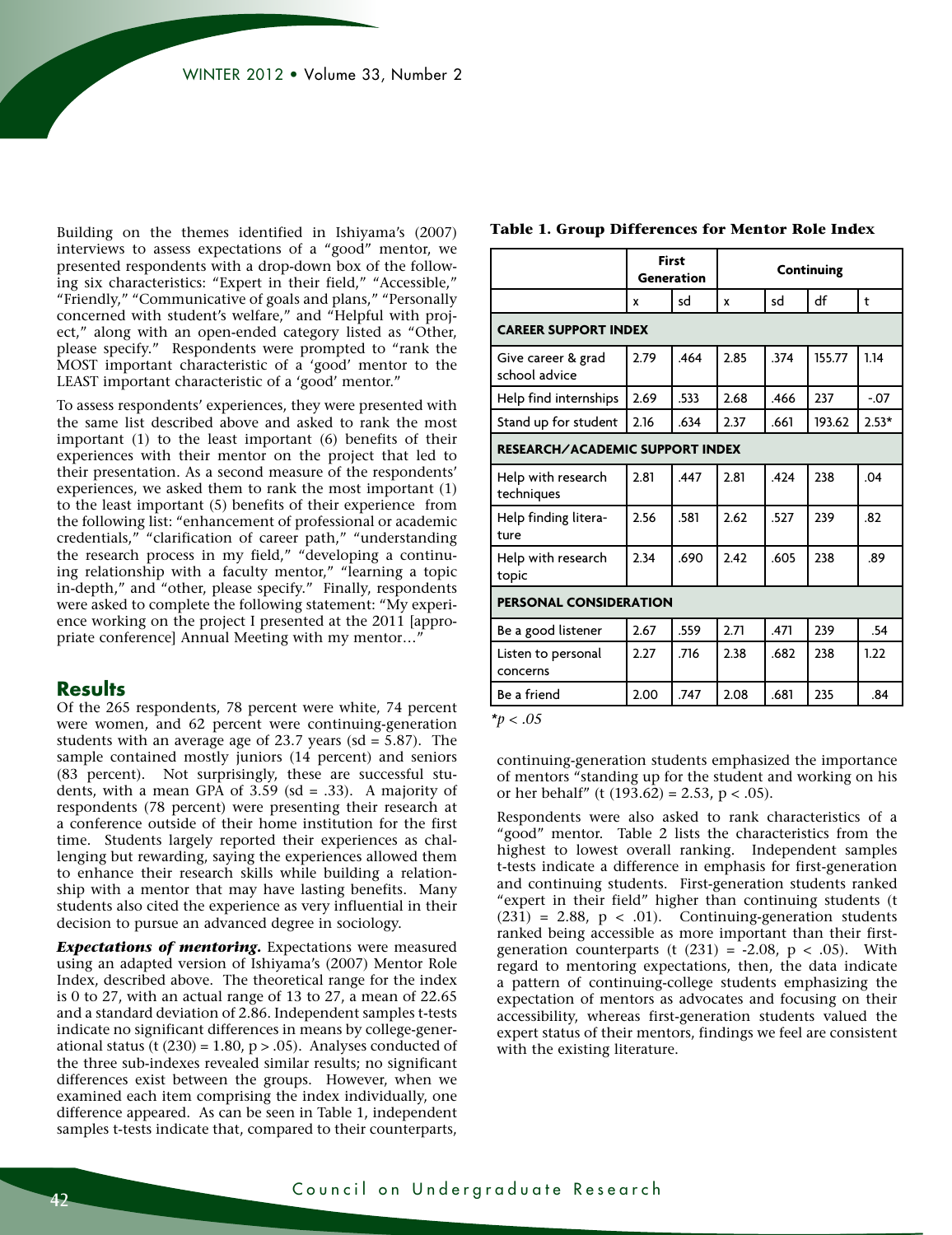

| sd<br>1.38 | x                            | sd   | df  | t        |
|------------|------------------------------|------|-----|----------|
|            |                              |      |     |          |
|            | 2.29                         | 1.19 | 231 | $-2.08*$ |
| 1.80       | 3.52                         | 1.85 | 231 | $2.88**$ |
|            | 3.56                         | 1.58 | 231 | $-74$    |
|            | 3.61                         | 1.55 | 231 | $-.95$   |
|            | 3.68                         | 1.93 | 232 | $-98$    |
|            | 4.42                         | 1.40 | 161 | 1.21     |
|            | 1.68<br>1.48<br>1.77<br>1.62 |      |     |          |

### **Table 2. Group Differences for Characteristics of a "Good" Mentor, from Highest to Lowest Overall Ranking**

*\*p < .05, \*\* p < .01*

**Valuing mentoring.** A pattern of differences in emphasis was also found in our three measures of mentoring experience. First, respondents were asked to rank the most important to least important characteristics of their mentor for the research resulting in the respondents' conference participation. Table 3 shows that independent samples t-tests reveal that continuing-generation students ranked "friendly" as a more important characteristic of mentors than did firstgeneration students (t  $(220) = 2.27$ ,  $p < .05$ ).

## **Table 3. Group Differences in Value Ascribed to Mentoring Characteristics, from Highest to Lowest Overall Ranking**

|                        |      | <b>First</b><br><b>Generation</b> | <b>Continuing</b> |      |     |         |
|------------------------|------|-----------------------------------|-------------------|------|-----|---------|
|                        | x    | sd                                | X                 | sd   | df  | t       |
| Accessible             | 2.67 | 1.60                              | 2.95              | 1.49 | 220 | 1.30    |
| Expert in their field  | 2.98 | 1.76                              | 3.15              | 1.83 | 220 | .70     |
| Personally concerned   | 3.74 | 1.77                              | 3.49              | 1.94 | 220 | $-.99$  |
| Friendly               | 3.46 | 1.48                              | 3.92              | 1.43 | 220 | $2.27*$ |
| Helpful with project   | 4.04 | 1.72                              | 3.61              | 1.72 | 220 | $-1.77$ |
| Communicative of goals | 4.13 | 1.62                              | 3.99              | 1.62 | 220 | $-66$   |

*\*p < .05*

When asked to rank the benefits gained from their experience, continuing-generation students ranked "developing a continuing relationship with faculty member" higher, at statistically significant rates, than did first-generation students (t  $(155.81) = -2.45$ ,  $p < .05$ ), which is reported in Table 4. First-generation students, in contrast, ranked "enhancement of professional or academic credentials" higher, at statistically significant rates, than did continuing-generation students (t  $(217) = 2.19$ ,  $p < .05$ ). Once again, continuinggeneration college students are emphasizing the personal and professional aspects of the mentor-protégé relationship, whereas the first-generation students are focusing on professional development.

|  | Table 4. Group Differences for Benefits Gained, |  |  |
|--|-------------------------------------------------|--|--|
|  | from Highest to Lowest Overall Ranking          |  |  |

|                                       | <b>First</b><br><b>Generation</b> |      | <b>Continuing</b> |      |        |          |
|---------------------------------------|-----------------------------------|------|-------------------|------|--------|----------|
|                                       | x                                 | sd   | x                 | sd   | df     | t        |
| <b>Enhance Credentials</b>            | 2.28                              | 1.29 | 2.68              | 1.31 | 217    | $2.19*$  |
| <b>Understand Research</b><br>Process | 2.44                              | 1.13 | 2.65              | 1.29 | 217    | 1.22     |
| Develop Relationship<br>with Mentor   | 3.24                              | 1.47 | 2.76              | 1.31 | 155.81 | $-2.45*$ |
| Learning a Topic<br>In-depth          | 3.50                              | 1.44 | 3.20              | 1.52 | 217    | $-1.45$  |
| Clarification of<br>Career Path       | 3.68                              | 1.25 | 3.80              | 1.34 | 217    | .62      |

 $*p < .05$ 

Qualitative data gathered on respondents' (N=179) experiences working with their mentors reflected the quantitative findings. Using the seven themes identified by Seymour and her colleagues (2004) of the benefits students cited from their URE, we coded the responses to our open-ended item asking about the respondents' experiences working on the project they presented at the regional meeting. We made one modification to their codes based on our data. In lieu of "other benefits," our data included a large number of nonspecific, generally positive remarks about their experiences, such as "eye-opening," "life-changing," "great," and "rewarding." We coded these as "nonspecific positive experience," which accounted for 30 percent of all observations.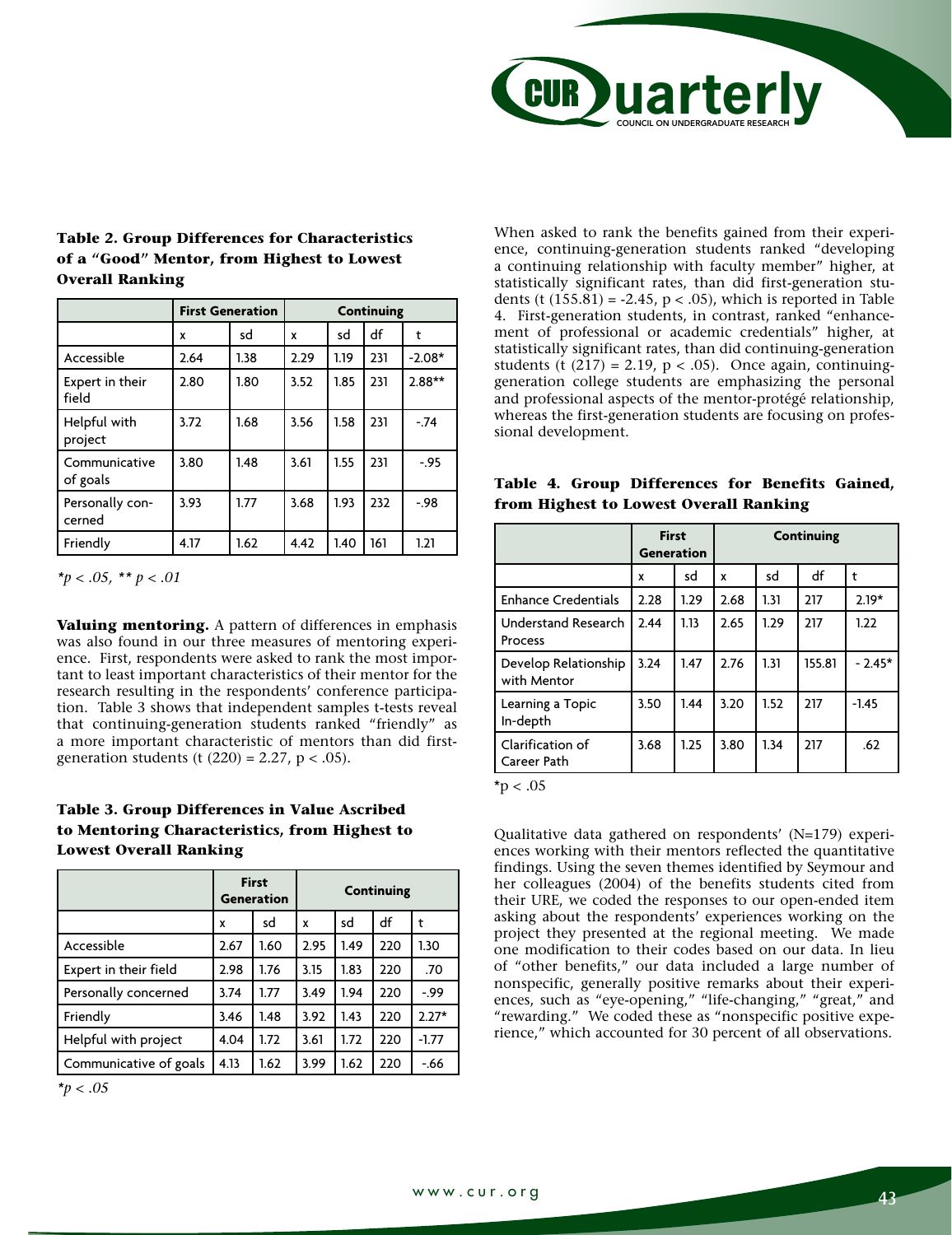| <b>Themes</b>                                                            | <b>First Generation %</b><br>observations | <b>Continuing</b><br><b>Generation % obser-</b><br>vations | % Difference | % of all<br><b>Observations</b> |
|--------------------------------------------------------------------------|-------------------------------------------|------------------------------------------------------------|--------------|---------------------------------|
| Nonspecific positive experience                                          | 34                                        | 28                                                         | 21           | 30                              |
| Personal/professional gains                                              | 18                                        | 30                                                         | 67           | 26                              |
| Thinking and working like a scientist                                    | 12                                        | 14                                                         | 17           | 13                              |
| Enhanced career/graduate school preparation                              | 14                                        | 10                                                         | 40           |                                 |
| Changes in attitudes toward learning and work-<br>ing as a researcher    | 6                                         | 11                                                         | 83           | 10                              |
| <b>Skills</b>                                                            | 12                                        |                                                            | 71           |                                 |
| Clarification, confirmation, and refinement of<br>career/education paths | 8                                         | 8                                                          | 0            | 8                               |

**Table 5. Student-Cited Benefits of the Mentored Experience**

As can be seen in Table 5, notable differences were observed based on college-generational status regarding three benefits from the mentored research experience. The largest percentage difference between the two groups was found in "changes in attitudes toward learning and working as a researcher.' Continuing-generation college students stated this benefit 83 percent more often than first-generation students. This category included respondents' statements indicating a shift in attitudes about taking on increasing responsibility, learning to work independently, and thus achieving greater gains in confidence and ownership of their projects. For example, one respondent remarked: "I have developed my capacities as a researcher as well as my professional confidence realizing that I can actively pursue and be creative with my own interests in sociology." Secondly, first-generation students reported gains in "skills" 71 percent more often than their continuing-generation counterparts. Student researchers identified "new methodologies," "presentation skills," and "how to construct a professional-style paper" as skills gained.

Finally, continuing-generation college students reported "personal/professional gains" 67 percent more often than their first-generation counterparts. Here students described a personal development to which they attached a professional value. Examples of such responses include: "encouraged me to make my project better, pushed me, and kept me sane" and "was fantastic … it was great to make a personal yet professional connection with someone in my potential field of study." These findings are consistent with our quantitative data and the literature in suggesting continuing-generation college students report their UREs as producing both personal and professional gains, whereas first-generation students focus on enhanced professional qualifications.

When considering our results, we must also reflect on the limitations of this study. The main areas of concern are our sampling method and sample size. We employed a non-random sample of undergraduate sociology researchers consisting of 265 respondents. As such, our findings cannot be generalized. It is possible that our findings could vary greatly among undergraduate researchers from other disciplines and if random sampling were employed. While we acknowledge these limitations, our goal for this paper was exploratory. We intended to gather data about student expectations and experiences in UREs as they vary by college generational status to begin filling a void in the literature and to offer these perspectives to faculty mentors of UREs.

## **Discussion and Conclusion**

The scant literature on the effects of parental educational attainment on students' perceptions of the mentoring relationship in UREs is consistent in identifying differences among students (Ishiyama 2007; Mekolichick and Bellamy 2012). Our project sought to explore whether differences in college generational status persist among high-achieving students engaging in UREs. All the students in our sample are successful. They have high GPAs, successfully conducted and presented original research at a disciplinary conference, have clearly identified graduate school and career aspirations, and perceived their URE as positive and beneficial. Our findings are consistent with the literature on studentidentified aspects of good UR mentors. Students expect their mentors to be experts in their fields, to stand up for them and work on their behalf, to be accessible and approachable, to communicate clearly, and to be organized and supportive.

Our data suggest, however, that high-achieving first-generation students might approach and experience the mentoring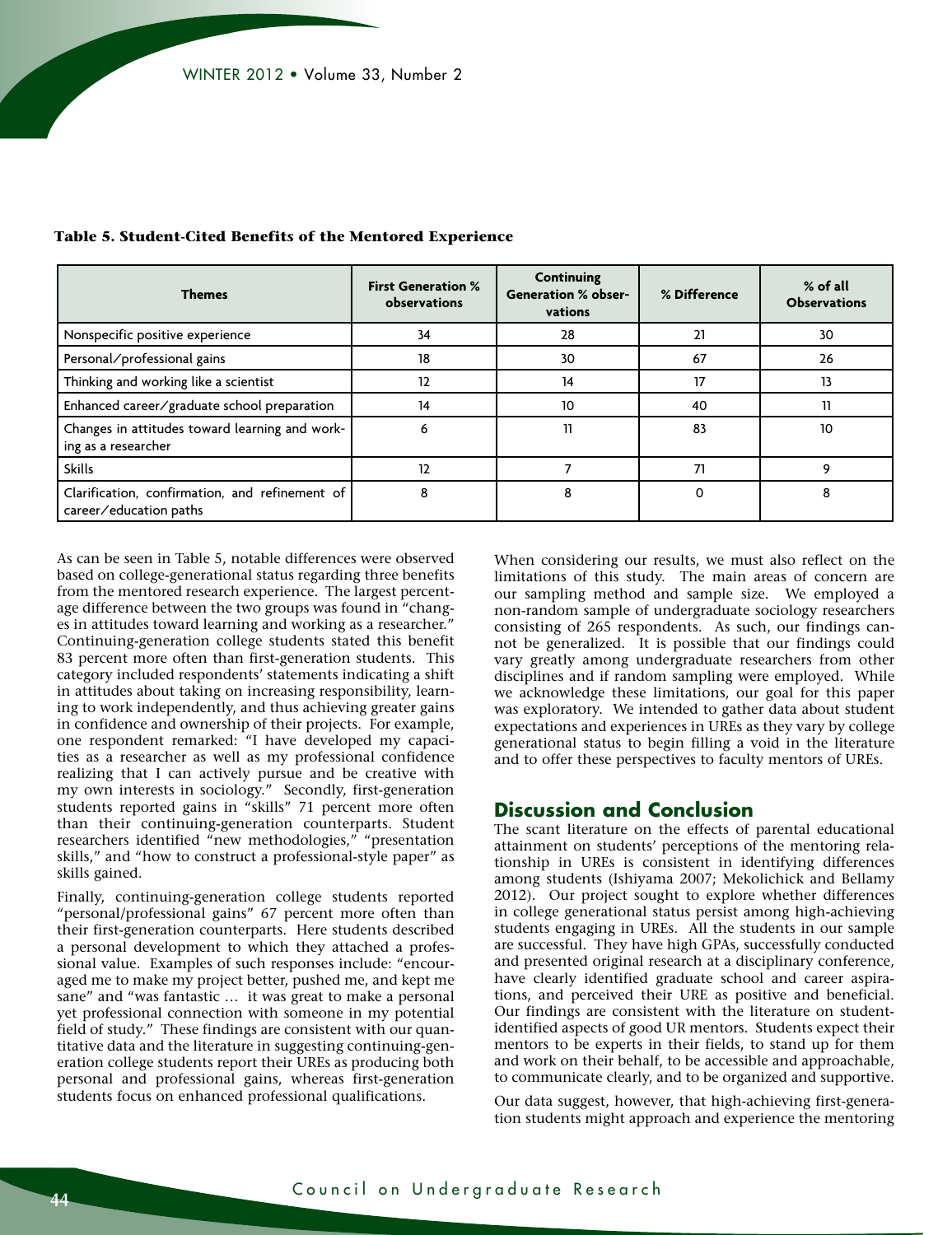

relationship differently than high-achieving continuinggeneration college students. The first-generation students in our study approach the mentoring relationship from a more utilitarian, pragmatic perspective than the other students, thinking primarily about the educational and career-specific skills gained and commenting on the tangible benefits of their experience. These findings are consistent with the literature proposing that first-generation students view their college education as a job credential (Aronson 2008; Thering 2012). Continuing-generation college students, while mindful of the academic benefits, value the social networking opportunity the mentoring relationship affords, commenting on the connection between the personal and professional-development value of the experience. These findings suggest college generational status may impact a student's orientation toward education; they are consistent with Lareau's (2002) discussion of the consequences of parenting styles and the transmission of cultural capital.

What, then, is the value of these findings for UR mentors and administrators? Our findings offer two suggestions. First, as UR program directors and mentors seek to recruit first-generation students, they might do well to emphasize in their marketing efforts the practical benefits of UREs for graduate school and careers, translating the value of the experiences into tangible outcomes and credentials. Second, after first-generation students have been successfully recruited for UREs, mentors should make it a point to educate these students on the importance of the personal-professional networking connections afforded by these experiences. Making a specific effort to highlight and frame the importance of networking will help first-generation students understand the experiential benefits of the process of engaging in UREs, as well as the products.

Looking ahead, utilizing a larger, more diverse sample, further exploration of this topic may yield additional options for administrators and mentors to better serve varied groups of students by attuning educators to the disparate attitudes toward the perceptions and benefits of UREs. Our research, though limited in scope, does support existing studies related to the consequences of college-generational status and offers a framework for understanding how it influences student perceptions and expectations of mentors in UREs. Further, despite its limitations, this work provides a platform on which future research can successfully build to advance UREs for all student participants.

#### **References**

Aronson, Pamela. 2008. "The Markers and Meanings of Growing Up: Contemporary Young Women's Transition from Adolescence to Adulthood." *Gender and Society* 22(1): 56–82.

Association for the Study of Higher Education. 2007. *ASHE Higher Education Report*. 33(4): 45-74.

Bauer, Karen, and Joan Bennett. 2003. "Alumni Perceptions on the Value of Undergraduate Research." *Journal of Higher Education* 74(2): 210-230.

Bourdieu, Pierre. 1973. "Cultural Reproduction and Social Reproduction." In Power Ideology in Education, edited by Jerome Karabel and A.H. Hasey. NY: Oxford University Press.

Crawford, Isiaah, Yolanda Suarez-Balcazar, Jill Reich, Anne E. Figert, and Philip Nyden. 1996. "The Use of Research Participation for Mentoring Prospective Minority Graduate Students." *Teaching Sociology* 24: 256-263.

Filkins, Joseph W. and Susan K. Doyle. 2002. "First Generation and Low Income Students: Using the NSSE Data to Study Effective Educational Practices and Students." Paper presented at the Annual Meeting for the Annual Forum for the Association for Institutional Research, Toronto, Canada, June 2002.

Hill, Sandra. 2011. "Making Connections: The Role of Social Capital in the Enhancement of Employability of First Generation Business Studies Graduates." *Widening Participation and Lifelong Learning* 13(2): 33-50.

Hunter, Anne-Barrie, Sarah Laursen, and Elaine Seymour. 2007. "Becoming a Scientist: The Role of Undergraduate Research in Students' Cognitive, Personal, and Professional Development." *Science Education* 91(1): 36-74.

Ishiyama, John. 2002. "Does Early Participation in Undergraduate Research Benefit Social Science and Humanities Students?" *College Student Journal* 36: 380-387.

Ishiyama, John. 2007. "Expectations and Perceptions of Undergraduate Research Mentoring: Comparing First Generation, Low Income White/ Caucasian and African American Students." *College Student Journal* 41: 540- 549.

Kuh, George D., Robert C. Pace, and Nick Vesper. 1997. "The Development of Process Indicators to Estimate Student Gains Associated with Good Practices in Undergraduate Education." *Research in Higher Education* 3(8): 435-454.

Lareau, Annette. 2002. "Invisible Inequality: Social Class and Childrearing in Black Families and White Families." *American Sociological Review* 67: 747-776.

Lareau, Annette and Elliot Weininger. 2003. "Cultural Capital in Educational Networks: A Critical Assessment." *Theory and Society* 32: 567-606.

Lopatto, David. 2004. "Survey of Undergraduate Research Experiences (SURE): First Findings." *Cell Biology Education* 3: 270-277.

Lopatto, David. 2007. "Undergraduate Research Experiences Support Science Career Decisions and Active Learning." *CBE-Life Sciences Education* 6(4): 297- 306.

Mabrouk, Patricia Ann, and Kristen Peters. 2000. "Student Perspectives on Undergraduate Research (UR) Experiences in Chemistry and Biology." *Council on Undergraduate Research Quarterly* 21: 25–33.